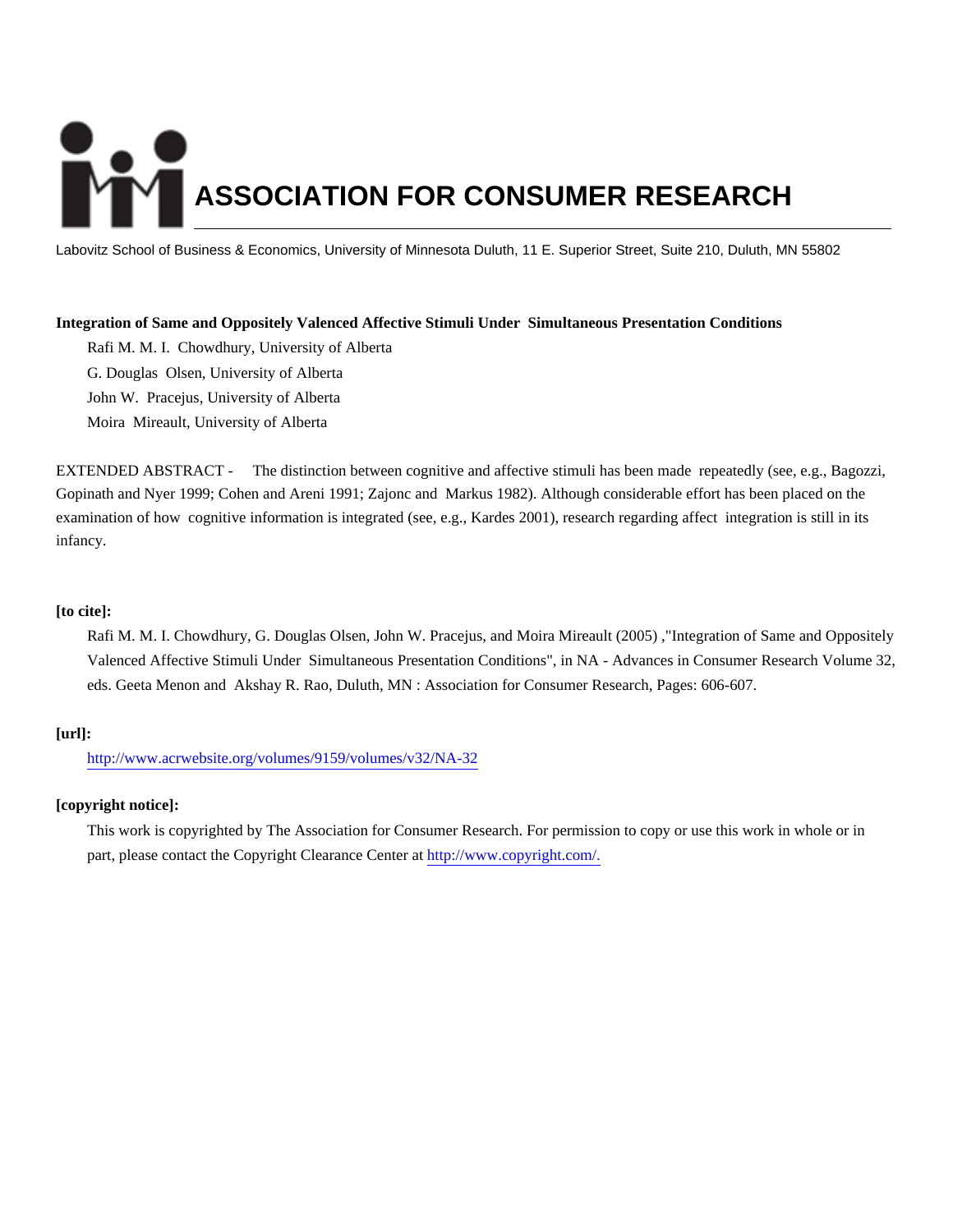# **Integration of Same And Oppositely Valenced Affective Stimuli Under Simultaneous Presentation Conditions**

Rafi M. M. I. Chowdhury, University of Alberta G. Douglas Olsen, University of Alberta John W. Pracejus, University of Alberta Moira Mireault, University of Alberta

#### **EXTENDED ABSTRACT**

The distinction between cognitive and affective stimuli has been made repeatedly (see, e.g., Bagozzi, Gopinath and Nyer 1999; Cohen and Areni 1991; Zajonc and Markus 1982). Although considerable effort has been placed on the examination of how cognitive information is integrated (see, e.g., Kardes 2001), research regarding affect integration is still in its infancy.

Where affect integration has been the focus of study, the context is one in which there is strong control of the sequence with which the affective stimuli are presented. Further, prior research directly examining affect integration (e.g., Ariely 1998; Ariely and Carmon 2000; Baumgartner, Sujan and Padgett 1997; Kahneman et al.1993; Fredrickson and Kahneman 1993; Redelmeier and Kahneman 1996; Varey and Kahneman 1992) has focused exclusively on the integration of affective stimuli of common valence (i.e., the integration of positively valenced stimuli or negatively valenced stimuli, but not both together). This research explores each of these current limitations.

#### **Theory Development In Brief**

Previous research examining the sequential presentation of affective stimuli demonstrates support for a "peak-end" rule, whereby the peak affect in the sequence and the affect at the end have a disproportionate contribution to the overall affect experienced. However, in a simultaneous format there is no clear "end" stimulus, as all the affect generating stimuli are presented together. In addition, in cases where oppositely valenced stimuli are present, it is not clear what the "peak" stimulus is.

Let us take the simple case where there are multiple stimuli in a message that are of a common valence (i.e., all negative or all positive, but not a mixture of the two). As noted earlier, while it may be possible to identify the "peak", the "end" point is not evident. Hence, it is anticipated that the global affect generated is a function of the peak value alone.

In a case where both negatively and positively valenced affective stimuli are present, it is no longer clear what the peak is. As such, both touchstones of prior affect integration literature are removed from the equation. It is believed that under these circumstances the affect integration mechanism will be compensatory in nature. This differs considerably from the peak mechanism proposed for univalence integration under simultaneous presentation conditions, as well as for the non-compensatory mechanisms associated with affect integration for mixed valence stimuli under sequential conditions.

#### **Experiment 1**

The purpose of this study was to look at the integration of commonly valenced stimuli in a simultaneous presentation context. As such, it permits an examination of the extent to which findings from prior research employing sequential presentation of affective stimuli transfer to a context where multiple affective stimuli are simultaneously presented. Although stimuli of opposite valence were never combined in the same experimental condition, both positively and negatively valenced stimuli were considered in different conditions. For positively valenced affective stimuli, the following between-subject conditions were employed: High-Positive Alone, Low-Positive Alone and Mixed-Positive (i.e., High-Positive jointly presented with Low-Positive). For the negative affect conditions, a parallel set of stimuli were employed: High-Negative Alone, Low-Negative Alone and Mixed-Negative.

In order to present a context where the simultaneous presentation of different types of affective stimuli seemed credible, an advertisement for a camera noting the use of that particular brand of camera for photo-journalistic purposes was created. Affect was manipulated via the content of images presented in the advertisement. Pre-testing of the images was conducted, examining affective reactions on an 11 point scale, anchored "extremely negative (-5)" and "extremely positive (5)".

Each advertisement was 8.5" X 11", printed on plain white paper. The image(s) were presented in the top portion of the advertisement, with the text and the brand name of the camera presented in the lower portion. Each image was 3.5" X 3.5". In cases where one image was present, it was centered horizontally, and began 5.5" from the bottom of the page. Where two images were present, they were placed side by side, also 5.5" from the bottom (note that in all conditions where two images were present, counterbalancing was employed). Participants viewed the target stimulus for 30 seconds and then responded to a battery of affect measures.

#### **Experiment 2**

Whereas the first study held the valence of the integrated affective stimuli constant, this experiment examined the impact of juxtaposing oppositely valenced affective stimuli. The procedure and dependent variables remained identical to the first experiment. The experimental advertisement remained unchanged, with the exception of the images used. The following five between-subject conditions were employed: Positive Alone (Pos), Negative Alone (Neg), Positive-Positive (PosPos), Negative-Negative (NegNeg), and Mixed Valence (i.e., containing both positively and negatively valenced affective stimuli). In all cases, the images used were moderate in intensity.

#### **Results**

Results of Experiment 1 indicate that a peak mechanism is operating when affective stimuli of one valence are simultaneously presented. That is, when a moderately positive (negative) and highly positive (negative) stimuli are simultaneously presented, responses were no different from when a highly positive (negative) stimulus was presented alone. It appears, therefore, that affective response to the simultaneous presentation of same valence stimuli is a function of the most extreme stimulus present. This is entirely in line with the findings from the sequential affect integration literature. That is, for same valence simultaneous presentation, a peak mechanism seems to explain the affect integration mechanism.

Experiment 2 replicates the findings of experiment one, in that a peak mechanism is shown to operate when affective stimuli of the same valence are simultaneously presented. When stimuli with